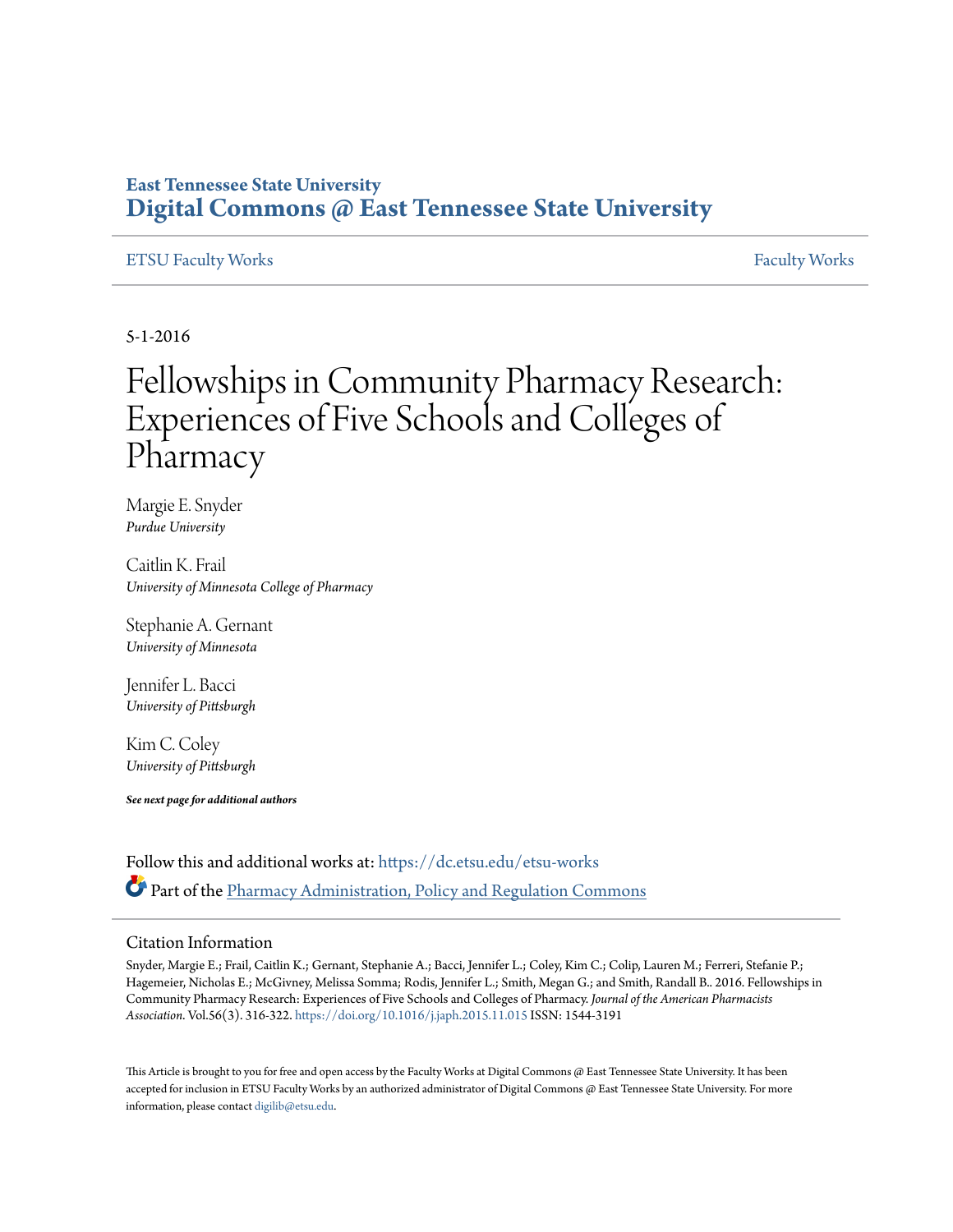## Fellowships in Community Pharmacy Research: Experiences of Five Schools and Colleges of Pharmacy

#### **Copyright Statement**

This document is an author manuscript from [PMC.](https://www.ncbi.nlm.nih.gov/pmc/articles/PMC5536970/) The final publication is available in the *[Journal of the](https://doi.org/10.1016/j.japh.2015.11.015) [American Pharmacists Association.](https://doi.org/10.1016/j.japh.2015.11.015)*

#### **Creator(s)**

Margie E. Snyder, Caitlin K. Frail, Stephanie A. Gernant, Jennifer L. Bacci, Kim C. Coley, Lauren M. Colip, Stefanie P. Ferreri, Nicholas E. Hagemeier, Melissa Somma McGivney, Jennifer L. Rodis, Megan G. Smith, and Randall B. Smith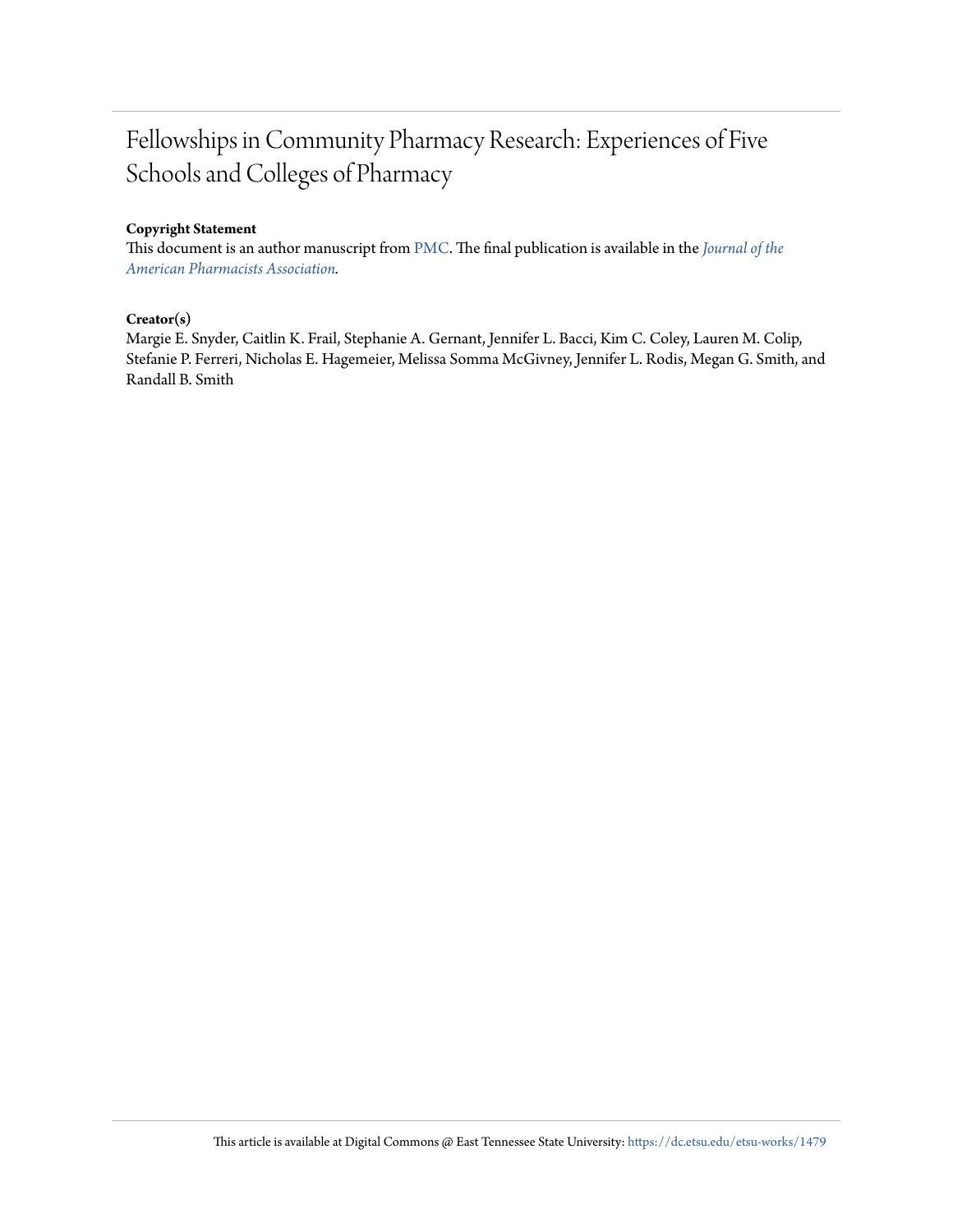

## **HHS Public Access**

Author manuscript J Am Pharm Assoc (2003). Author manuscript; available in PMC 2017 July 31.

#### Published in final edited form as:

J Am Pharm Assoc (2003). 2016 ; 56(3): 316–322. doi:10.1016/j.japh.2015.11.015.

## **Fellowships in Community Pharmacy Research: Experiences of Five Schools and Colleges of Pharmacy**

#### **Margie E. Snyder, PharmD, MPH**,

Associate Professor of Pharmacy Practice, Purdue University College of Pharmacy, Indianapolis, IN

#### **Caitlin K. Frail, PharmD, MS, BCACP**,

Assistant Professor, University of Minnesota College of Pharmacy, Minneapolis, MN

#### **Stephanie A. Gernant, BS, PharmD, MS**,

Assistant Professor, Nova Southeastern University College of Pharmacy, Ft. Lauderdale, FL

#### **Jennifer L. Bacci, PharmD, MPH, BCACP**,

Assistant Professor, University of Washington School of Pharmacy, Seattle, WA

#### **Kim C. Coley, PharmD, FCCP**,

Professor of Pharmacy & Therapeutics, University of Pittsburgh School of Pharmacy, Pittsburgh, PA

#### **Lauren M. Colip, PharmD**,

Community Pharmacist, Walmart Pharmacy, Indianapolis, IN

#### **Stefanie P. Ferreri, PharmD, CDE, BCACP, FAPhA**,

Clinical Associate Professor and Executive Vice-Chair, University of North Carolina Eshelman School of Pharmacy, Chapel Hill, NC

#### **Nicholas E. Hagemeier, PharmD, PhD**,

Assistant Professor, East Tennessee State University Gatton College of Pharmacy, Johnson City, TN

#### **Melissa Somma McGivney, PharmD, FCCP, FAPhA**,

Associate Professor of Pharmacy & Therapeutics and Assistant Dean for Community Partnerships, University of Pittsburgh School of Pharmacy, Pittsburgh, PA

#### **Jennifer L. Rodis, PharmD, BCPS, FAPhA**,

Clinical Associate Professor, The Ohio State University College of Pharmacy, Columbus, OH

**Megan G. Smith, PharmD**, and

**Conflicts of Interest**: None

**Corresponding Author:** Caitlin K. Frail, PharmD, MS, BCACP, Assistant Professor, Pharmaceutical Care and Health Systems, University of Minnesota College of Pharmacy, 7-174 Weaver-Densford Hall, 308 Harvard St. SE, Minneapolis, MN 55455, ckfrail@umn.edu, Phone: (612) 626-9280, Fax: (612) 625-9931.

**Other Affiliations**: At the time of paper development, Caitlin K. Frail and Stephanie A. Gernant were Community Practice Research Fellows and Lauren Colip was Student Pharmacist, Purdue University College of Pharmacy, and Jennifer L. Bacci was Community Pharmacy Research Fellow, University of Pittsburgh School of Pharmacy.

**Previous Presentations**: None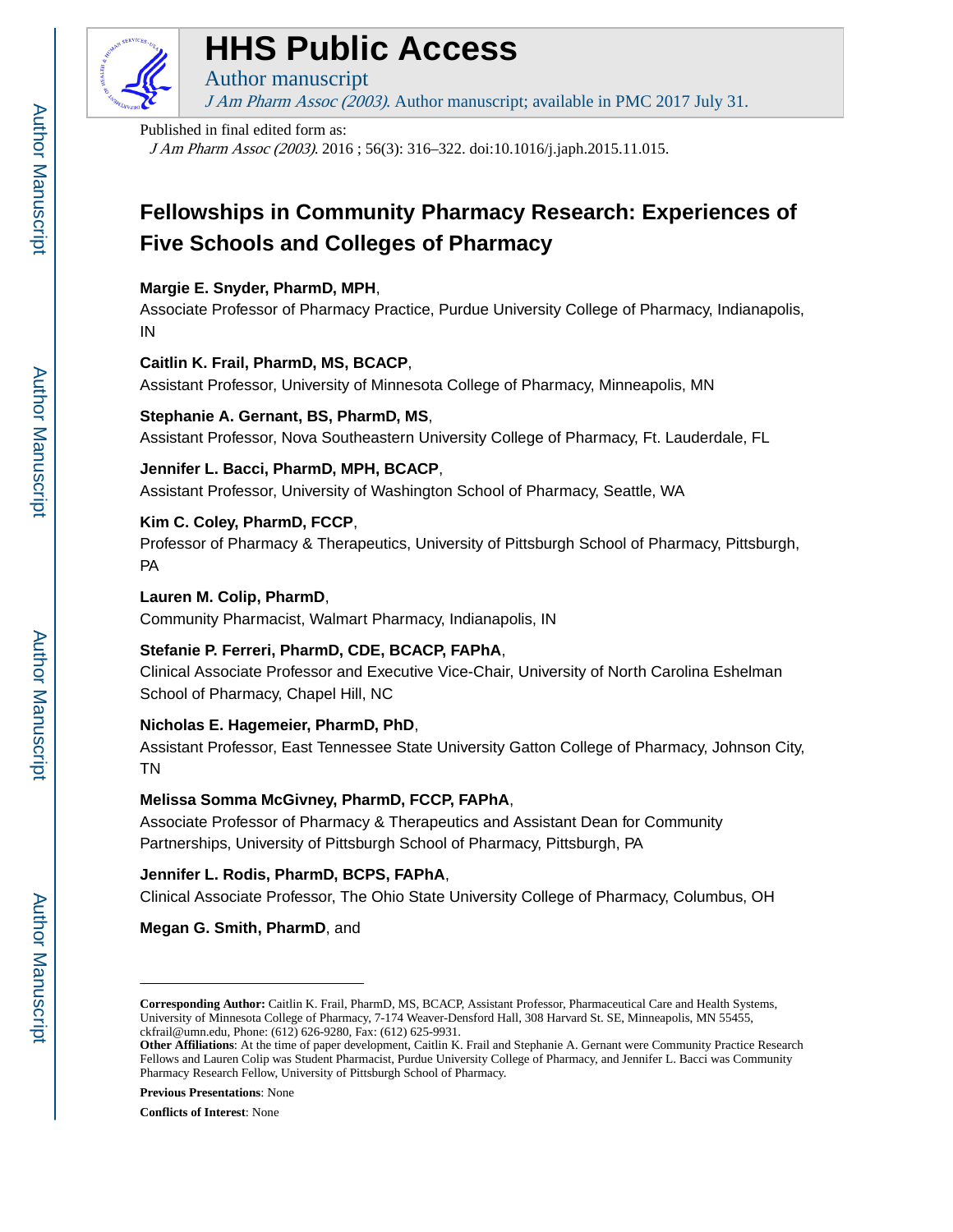Community Pharmacy Research Fellow, University of North Carolina Eshelman School of Pharmacy, Chapel Hill, NC

#### **Randall B. Smith, PhD**

Professor & Senior Associate Dean, University of Pittsburgh School of Pharmacy, Pittsburgh, PA

#### **Abstract**

**Objective—**To describe common facilitators, challenges, and lessons learned of five schools and colleges of pharmacy in establishing community pharmacy research fellowships.

**Setting—**Five schools and colleges of pharmacy in the United States.

**Practice Description—**Schools and colleges of pharmacy with existing community partnerships identified a need and ability to develop opportunities for pharmacists to engage in advanced research training.

**Practice Innovation—**Community pharmacy fellowships, each structured as two years in length and in combination with graduate coursework, have been established at the University of Pittsburgh, Purdue University, East Tennessee State University, University of North Carolina at Chapel Hill and The Ohio State University.

**Evaluation—**Program directors from each of the five community pharmacy research fellowships identified common themes pertaining to program structure, outcomes, and lessons learned to assist others planning similar programs.

**Results—**Common characteristics across the programs include length of training, pre-requisites, graduate coursework, mentoring structure, and immersion into a pharmacist patient care practice. Common facilitators have been the existence of strong community pharmacy partnerships, creating a fellowship advisory team, and networking. A common challenge has been recruitment, with many programs experiencing at least one year without filling the fellowship position. All program graduates (n=4) have been successful in securing pharmacy faculty positions.

**Conclusion—**Five schools and colleges of pharmacy share similar experiences in implementing community pharmacy research fellowships. Early outcomes show promise for this training pathway in growing future pharmacist-scientists focused on community pharmacy practice.

#### **Keywords**

Community pharmacy services; research; pharmacy education; fellowships and scholarships

#### **INTRODUCTION**

Poor patient outcomes, in spite of significant spending on healthcare, remain a pervasive challenge for the United States.<sup>1</sup> Recent efforts have focused on the development and evaluation of new community care delivery models to improve outcomes and significant federal funding has been allocated for this work.<sup>2</sup> Moreover, legislative efforts are underway to address the 2010 report to the US Surgeon General's, "Improving Patient and Health System Outcomes Through Advanced Pharmacy Practice," call for pharmacists' recognition as health care providers in the Social Security Act.<sup>3</sup> Much attention has been paid recently to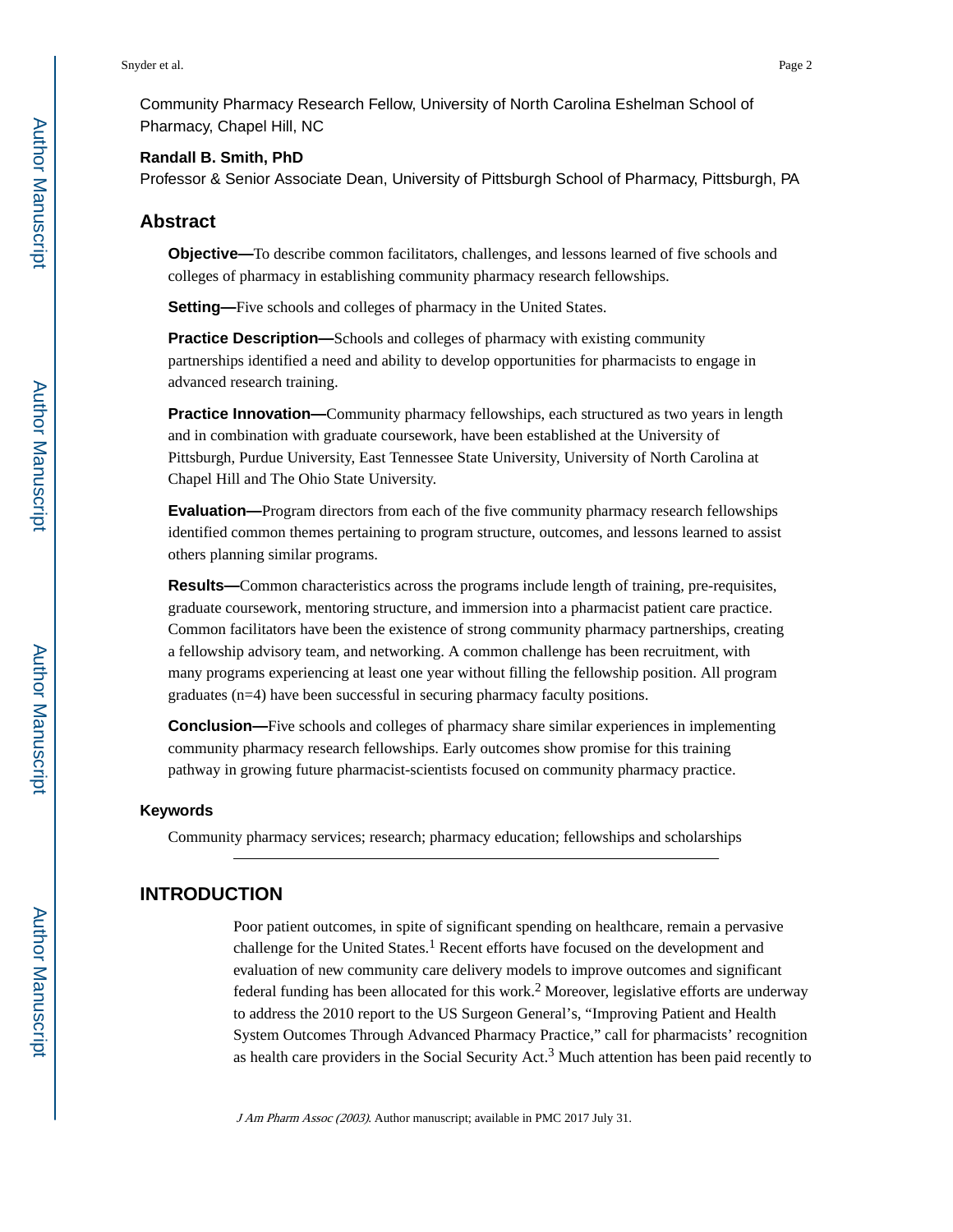the role pharmacists play in primary care, prevention, public health, and care coordination. Engaging pharmacist-scientists in these efforts may help to achieve these goals. This is especially important for pharmacists practicing in the community where there is great need to implement and evaluate new patient care models and their impact on patient outcomes. This is furthered evidenced by the Medicare Prescription Drug Improvement and Modernization Act, which created Medicare Part D and required that prescription drug plans provide coverage for medication therapy management (MTM) services in 2006, yet widescale implementation in community pharmacies has not yet been achieved.<sup>4</sup>

The demand for pharmacist-scientists capable of contributing meaningfully to scholarship and teaching has increased, in part due to the numerous new schools and colleges of pharmacy that have opened in recent years.<sup>5</sup> Therefore, producing pharmacist faculty trained in research is critical for filling an ever-widening gap that exists both in science and pharmacy education. Although the National Institutes of Health (NIH) supports the notion of pharmacists serving in this role, much work is needed to position more pharmacists as leaders in research.<sup>6</sup> A 2010 evaluation of junior pharmacy practice faculty found that fewer than half of the respondents felt comfortable with initiating a research project. Respondents' top two areas of interest for further training were in managing funding issues and statistical analysis.<sup>7</sup> Community pharmacy residency graduates also feel unprepared for faculty roles, particularly in regard to the research component of these positions.<sup>8</sup> While residency projects have been reported to add value, relatively few are ultimately published.<sup>9–11</sup> As the majority of pharmacy graduates are entering positions in community practice, there is a need for strong academic leaders focused on the growth and success of community pharmacy practice.<sup>12</sup>

One solution for furthering pharmacist research skills is the completion of postgraduate fellowship programs. The American College of Clinical Pharmacy (ACCP) supports fellowship training as one option.13 ACCP also has guidelines for fellowship training and a process by which fellowship programs can undergo peer review in order to be recognized as a fellowship that meets ACCP guidelines.

Fellowship programs focusing uniquely on research surrounding community pharmacistdelivered care and the development of community pharmacy faculty may serve as a pivotal strategy for meeting the needs of science and the profession.

#### **OBJECTIVE**

The purpose of this paper is to describe common facilitators, challenges, and lessons learned of five schools and colleges of pharmacy in establishing community pharmacy research fellowships, which may assist others working to establish community pharmacy research fellowships at their institutions.

#### **SETTING**

This paper shares the experiences of the University of Pittsburgh School of Pharmacy, Purdue University College of Pharmacy, East Tennessee State University College of Pharmacy, University of North Carolina Eshelman School of Pharmacy, and The Ohio State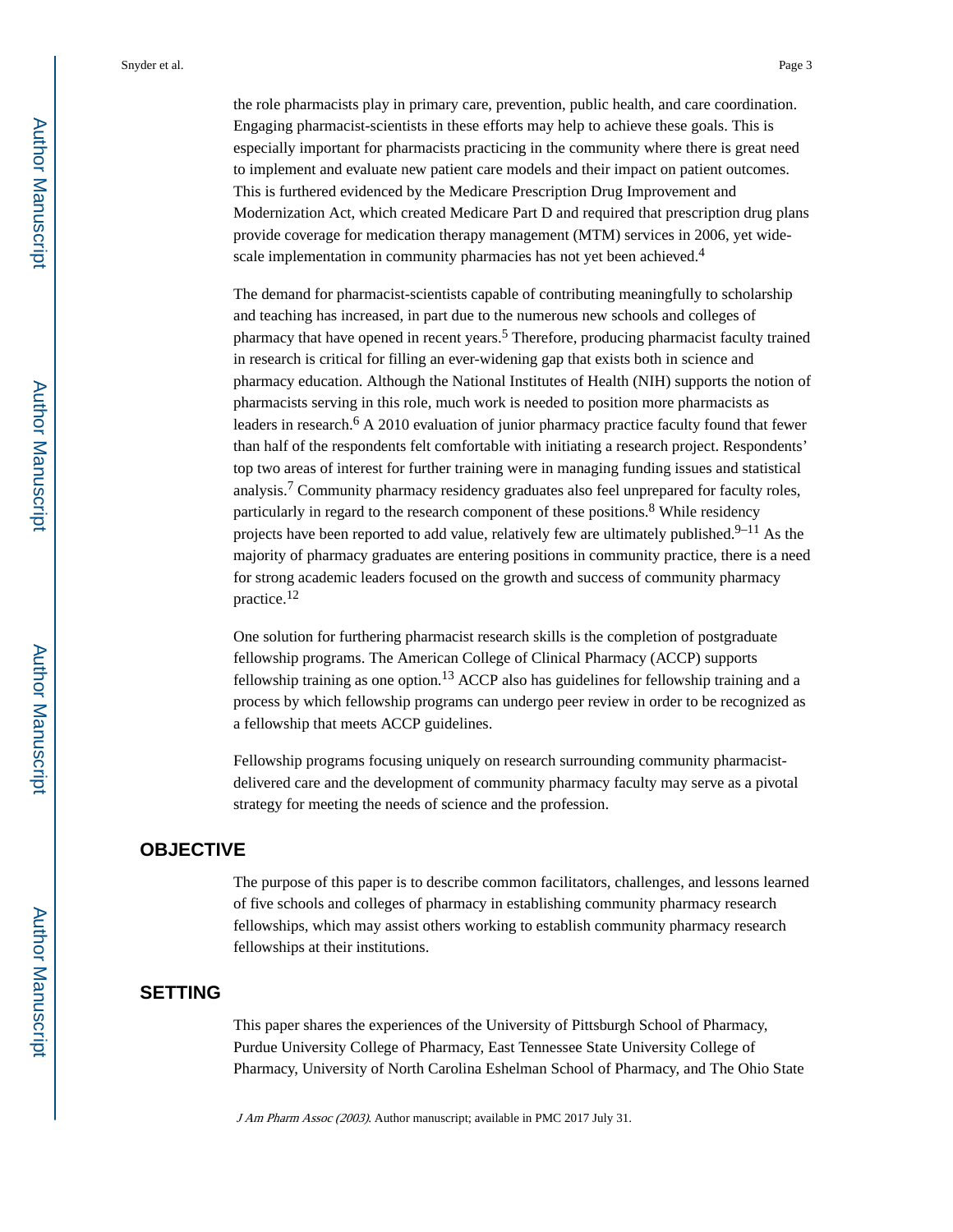University College of Pharmacy. Each of these Schools/Colleges has established a postgraduate fellowship program for pharmacists interested in advancing community pharmacist practice through research. To our knowledge, these programs represent all active community pharmacy fellowship programs in the United States.

#### **PRACTICE INNOVATION**

This paper describes an innovation in practice-based research training for pharmacists through creation of the community pharmacy research fellowship model. The purpose of community pharmacy research fellowship training is to grow future leaders in community pharmacy research. As described in the ACCP Guidelines for Clinical Research Fellowship Programs, whereas residency training is focused on developing expertise in practice with some experience with research and teaching, fellowship training is focused on developing expertise in research with some experience in teaching and practice. Fellowships are generally highly individualized training programs approximately two years in length and combined with graduate coursework. Therefore, specific goals and features of programs vary by institution. The programs include a practice component for the fellows as a mechanism by which fellows can maintain competency as a clinician, identify relevant research questions, and foster collaborations and educational opportunities with practitioners as well as students/residents.

To our knowledge, the genesis of community pharmacy research fellowship training in the United States was at the University of Pittsburgh. In 2007, the School established the fellowship as an opportunity to more formally grow community pharmacy-based research and meet national needs for such research and appropriately trained individuals. The fellowship complemented existing community-based programs at the School, including the PGY-1 community pharmacy residency, which launched in 2006. Early experiences with the fellowship were briefly described previously.<sup>14</sup>

The University of Pittsburgh's first fellow completed the program in 2009 and joined the faculty at Purdue University. As part of this faculty position, a residency program was planned and funding committed. After discussion with the Department Head and Dean, approval was received to modify the residency to become a two-year fellowship program modeled after the program at the University of Pittsburgh. In the subsequent years, similar programs have emerged at East Tennessee State University, the University of North Carolina, and The Ohio State University. The requirements and key features of these five community pharmacy research fellowship programs are described in greater detail in Tables 1 and 2.

#### **EVALUATION/RESULTS**

Below, we share early program outcomes as well as common experiences pertaining to the challenges we have experienced, facilitators to successful implementation, and lessons learned.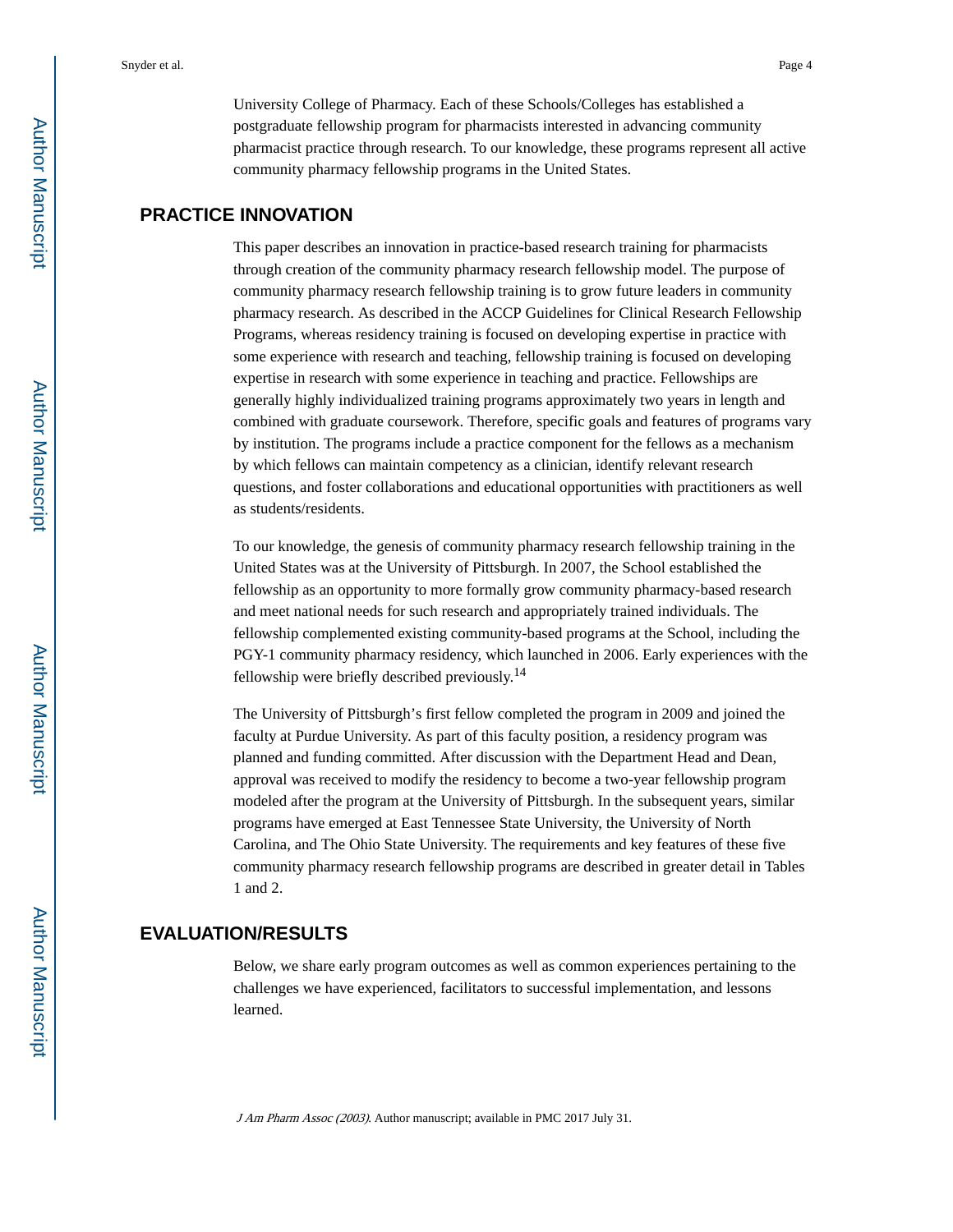#### **Outcomes for Programs with Graduates**

Thus far, the five programs described have produced four graduates (two graduates from the University of Pittsburgh and two graduates from Purdue University). Upon graduation, fellows were offered positions including research scientist positions, tenure-track faculty positions, and practice faculty positions. Positions accepted included tenure-track positions  $(n=2)$  and practice faculty positions with significant research effort  $(n=2)$ . Across the four graduates, a total of 39 abstracts were accepted during fellowship and 25 peer-reviewed publications resulted from work completed during fellowship. Since graduation, the four graduates have accumulated a total of six research grants or contracts as Principal Investigator, totaling \$734,589.

#### **Experiences and Lessons Learned**

**Building off Existing Programs and Partnerships—**Each of these five fellowship programs build off of other College community-based partnerships and/or existing residency and graduate programs. The maturity of these existing programs creates a strong environment for launching the fellowship. Common elements have included current PGY-1 community pharmacy residency programs, practice-based research networks (PBRNs), community pharmacy-focused research initiatives, and existing MS or MPH programs. Capitalizing on these existing partnerships has been invaluable in identifying prospective candidates, practice and research opportunities for the fellows, and appropriate preceptors and mentors. These partnerships have also created natural teaching opportunities for the fellows. Across our programs, the fellows work or will work closely, with PGY-1 community pharmacy residents and faculty members. Fellows are able to develop teaching skills through providing mentorship on residency research projects as well as clinical teaching opportunities through precepting residents.

**Importance of Creating a Fellowship Team—**In all of these programs, fellows receive mentorship from a group of formal and informal preceptors rather than only an individual fellowship director. This approach has been successful in allowing the fellow to benefit from multiple strengths, talents, and experiences. At minimum, this has included both a fellowship director(s)/research mentors along with a practice preceptor to oversee the patient care component of the fellowship. Some programs have formed a fellowship council or committee as well. Involving multiple preceptors enables the fellows to learn from others with expertise in specific areas of focus for the program, including research, teaching, and patient care, and introduces the fellow to new content areas and additional opportunities for professional growth.

**Flexibility in Graduate Program Requirement—**While all of our programs include the completion of graduate coursework as part of the fellowship, this requirement is tailored in unique ways to meet the local needs of each fellowship (Table 3). For example, at the University of Pittsburgh, the fellow completes an MPH degree, which is also an option at East Tennessee State University. ETSU also offers a graduate certificate in biostatistics, epidemiology, and health care management if the MPH degree is not desired. At the University of North Carolina, the fellow enrolls in courses through the Translational and Clinical Research Curriculum, created through an NIH Clinical and Translational Science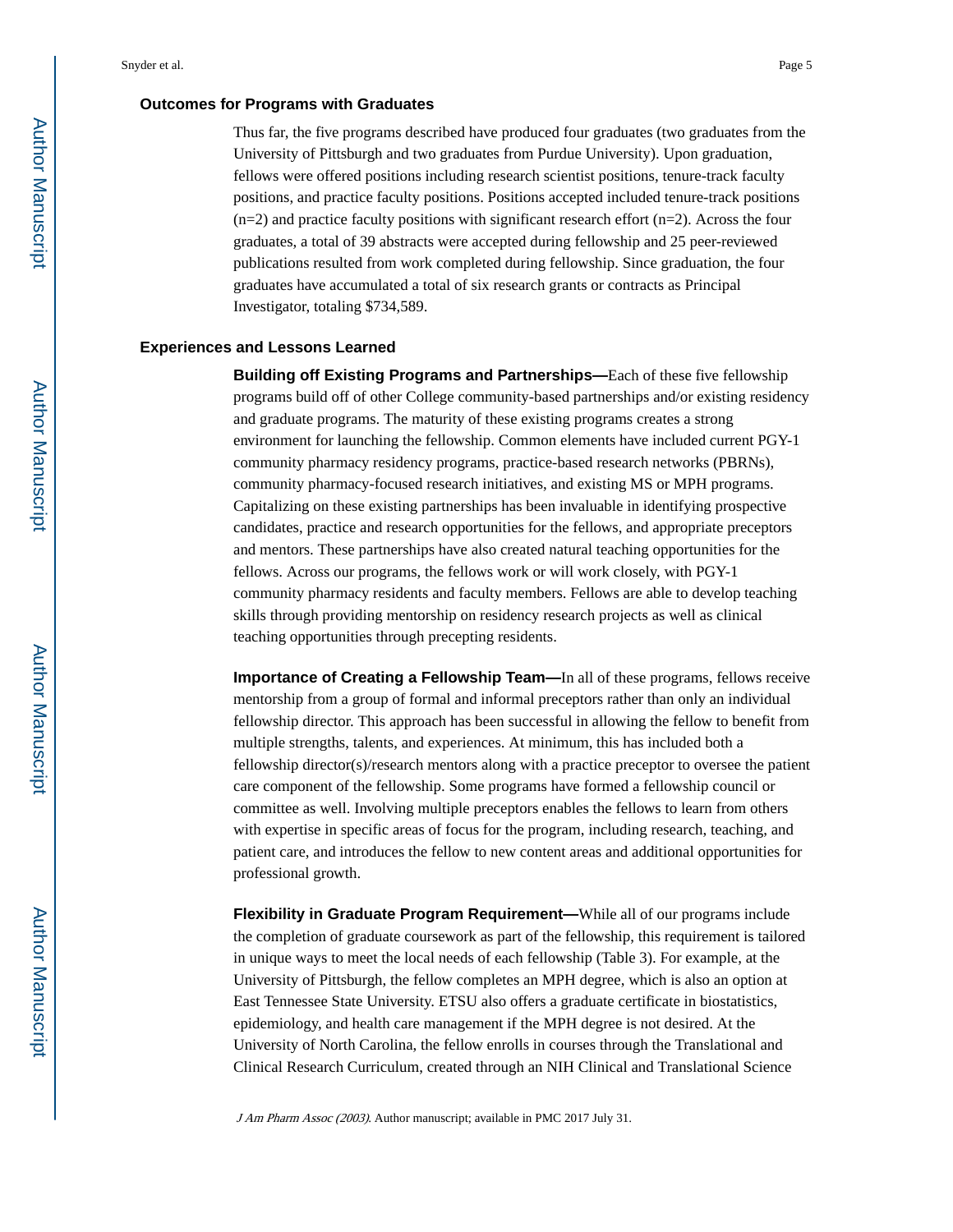Award. Alternatively, at Purdue University, the fellows enroll in the College's graduate program and complete an MS degree. The graduate programs range from 18–45 credits and include both thesis and non-thesis options. Regardless of the specific degree completed, we have found that this portion of the fellowship is critical in developing specific research skills (e.g., research methods, statistics) while gaining "hands on" research experience through their fellowship projects.

**Shared Learning and Networking Opportunities—**Each of our programs have benefited from shared learning and networking with each other and colleagues external to the programs. Informal means of communication across existing programs have been utilized, as current programs have developed from existing personal relationships. Emails, impromptu gatherings at professional meetings and conference calls have been used to network and share ideas. The growing network of community pharmacy residency programs and directors has been another beneficial source of ideas. As the need for community pharmacy fellowship-trained individuals increases in the future, we suspect that the number of available positions will also increase, leading to a need for more formal and structured communications.

**Placement of Fellowship Graduates—**Although collectively we have only graduated four fellows to date, we have found that the positions fellows were offered and ultimately pursued, aligned well with the goals of the programs and meet identified needs. Each of the four graduates accepted faculty positions and has either secured, or is actively pursuing, extramural funding for their research programs. This gives us confidence in the ongoing success of these programs and their ability to fill a gap in the development of communityfocused researchers.

**Recruitment—**Recruiting appropriate candidates has been the greatest challenge that we have observed. Two of our programs have experienced years in which appropriate candidates were not identified and positions were left unfilled. However, from our experiences we have also identified recruitment approaches that work well and that others seeking to establish similar programs may wish to consider. First, we have seen that recruitment needs to involve several avenues that incorporate both active information dissemination and candidate searches. Our programs include information about the fellowship on our institutions' websites, and have found it is important to keep such information up to date for program recognition. Furthermore, most programs have attended the American Society of Health-System Pharmacists (ASHP) Midyear Clinical Meeting and utilized the Personal Placement Service (PPS) for completing initial interviews with interested candidates. While PPS has been a valuable tool, it may be necessary for program directors to be proactive in identifying candidates for interviews. As current PGY-1 residents may be unaware that fellowship training is an option, some of our programs have found it valuable to contact those residents expressing interest in faculty positions, particularly in community or ambulatory care (via their PPS profile) in order to describe the fellowship and ways in which the training could better position the candidate for the faculty position desired.

In addition to our websites and PPS, our programs have recruited candidates at the American Pharmacists Association (APhA) Professional Opportunities Connection, and American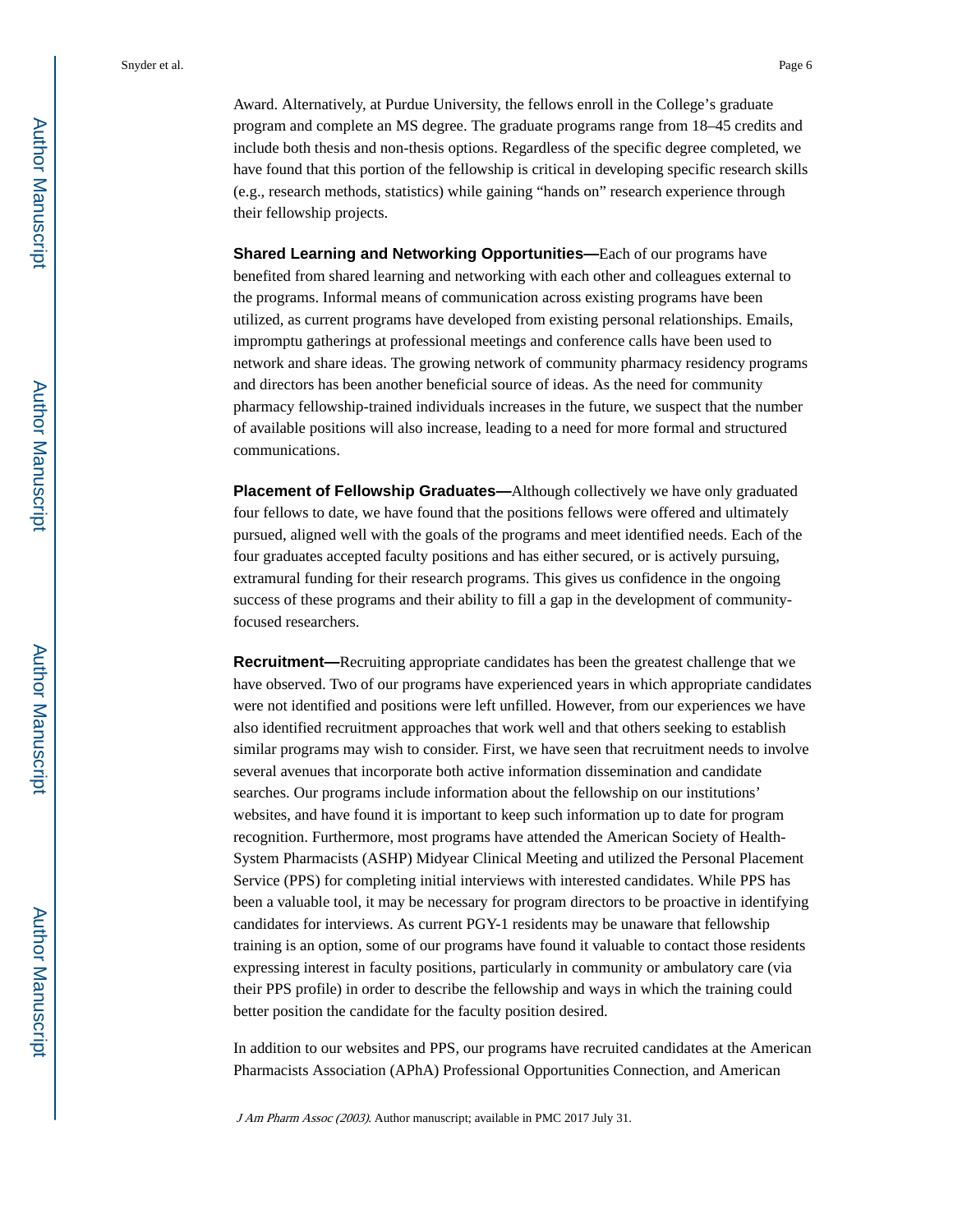College of Clinical Pharmacy (ACCP) Residency and Fellowship Forum at their annual meetings, and included information about the programs in the ACCP Directory of Residencies, Fellowships, and Graduate Programs. Reaching out to PGY-1 community pharmacy residency program directors and sending personal emails to current community pharmacy residents or other colleagues has also been utilized.

Finally, we have found that it is important to be confident in the admissions requirements but with a degree of flexibility. For example, many PharmD students have expressed interest in entering the fellowships immediately after graduation. However, four of our programs require completion of a PGY-1 community pharmacy residency or equivalent practice experience, because of the program goals of creating pharmacist-scientists with patient care experience and their role in overseeing practice activities of PGY-1 community residents.

#### **DISCUSSION**

The need for pharmacist-scientists versed in community pharmacy practice has prompted the development of fellowships focused on community pharmacy research at multiple academic institutions. As described, the programs are modeled after the ACCP fellowship guidelines and have similar core characteristics in terms of the approach to mentorship, prerequisites, program length, and overall structure. Moreover, although ACCP does not recommend a specific number of credit hours devoted to biostatistics and/or research methods, the inclusion of graduate coursework on these topics in each of these fellowship programs aligns well with ACCP recommendations.<sup>14</sup> ACCP recommendations also do not specify whether completion of a thesis would be considered more desirable than a non-thesis degree; rather, the recommendations emphasize research and grantsmanship skill obtainment that could be achieved in a number of ways. This flexibility has been embraced by the community fellowships, contributing to the individualized nature and, consequently, natural variability in graduate coursework structure across these programs.

Recruitment has been the primary challenge shared among the fellowship programs possibly due to a lack of awareness of community pharmacy fellowships, uncertainty regarding employment options post-fellowship, and an overall lack of understanding of program goals. Prior research has measured the financial implications for pharmacists choosing to pursue graduate school and determined that financial incentives need to be improved in order to successfully encourage PharmD graduates to consider obtaining a PhD.<sup>16</sup> As community pharmacy fellowships require a minimum of three years post-PharmD to complete and fellowship graduates are likely to pursue similar positions as PhD graduates, it is likely that the same is true for these programs. Changes in the pharmacy workforce and demand for pharmacists are other factors that could influence recruitment. In addition to changes in the workforce, the overall health system shift to outcomes and value-based care will likely lead to demand for pharmacists with the skills needed to conduct practice-based research in community settings.

Recruitment may become less of a challenge in the future, as overall acceptance and awareness of community pharmacy fellowships grows, and as more attention is given to the importance of research in the PharmD curriculum.17 Pharmacy residencies of every type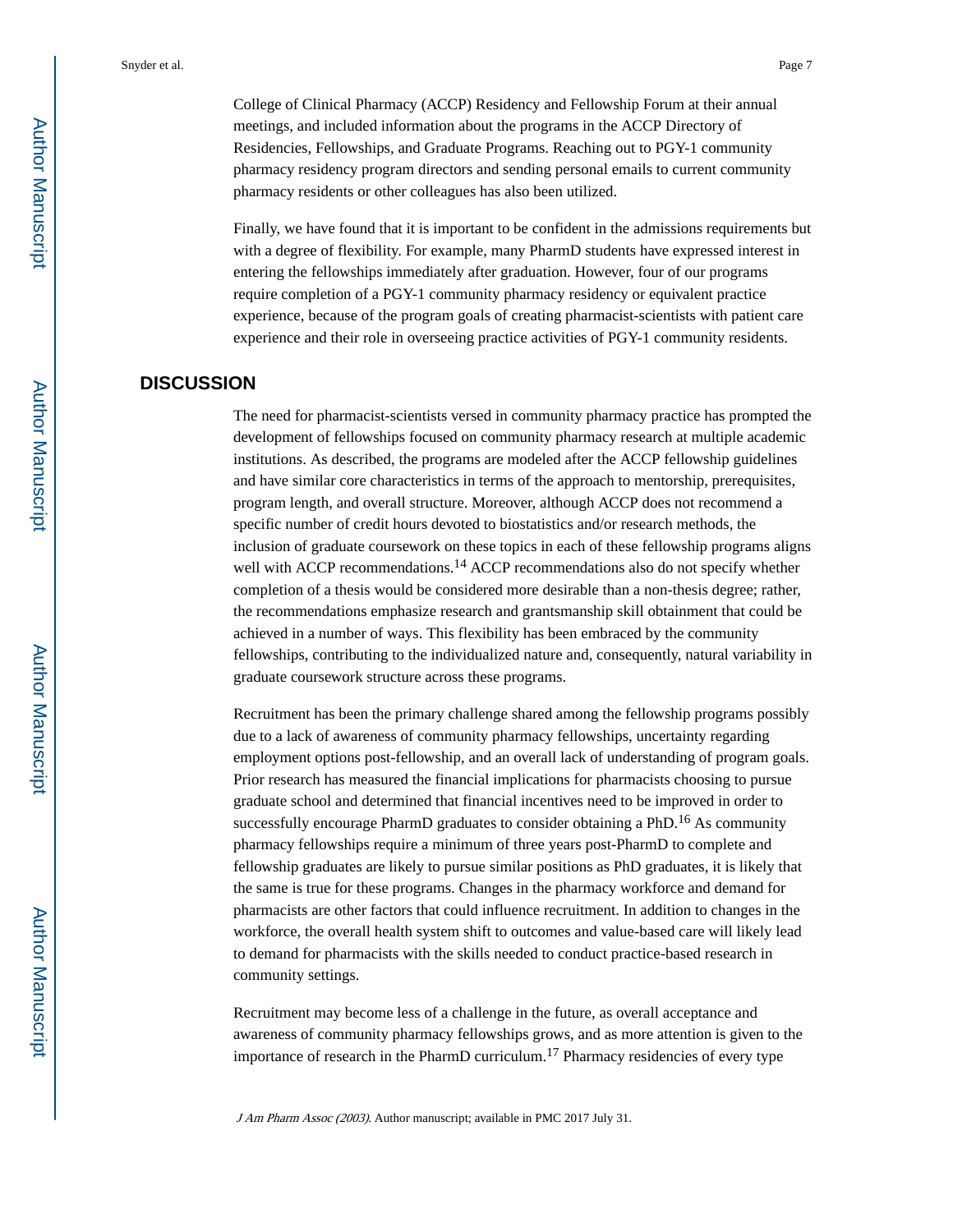faced similar recruitment challenges in their early stages, but as the healthcare landscape has shifted, there are currently far more applicants for residencies than available positions.<sup>18</sup> It is reasonable to predict that as change continues, graduates will increasingly seek new postgraduate opportunities to prepare them for challenges ahead. This has been evidenced by a growing emphasis on discussion regarding innovative training models for community pharmacists during special sessions at the APhA Annual Meeting and Exposition over the past few years. At these meetings, community pharmacy fellowship training as well as emerging PGY-2 community pharmacy residencies have been discussed.<sup>19-20</sup>

As with the growth of pharmacy residency training, as community pharmacy fellowships multiply, formality in accreditation or other recognition of quality may be developed. Currently, research fellowship program review has been limited to the voluntary ACCP Peer Review of Fellowships, which defines requirements for the training program, preceptor quality, fellowship applicant criteria, and fellowship experiences.14 As ASHP and APhA currently jointly accredit community pharmacy residencies,  $2<sup>1</sup>$  perhaps joint accreditation and peer review of fellowship programs by ACCP and APhA will one day be considered. As programs continue to expand geographically and strengthen, a more formalized process and resource center may assist programs to continue to grow while assuring quality of experience for all fellows.

#### **CONCLUSION**

Development and initial success of these five community pharmacy fellowship programs has led to community-focused pharmacist-scientists prepared for academic roles. The continued growth and development of these programs will help address the need for successful pharmacist-scientists who contribute meaningfully to community pharmacy practice research, education, and innovation. We hope sharing these lessons learned and experiences will assist additional institutions in implementing community pharmacy fellowships, and inform community pharmacy organizations of the potential to partner with trainees and their teams on meaningful and pragmatic community pharmacy research.

#### **Acknowledgments**

**Funding Support:** A portion of Dr. Snyder's effort was supported by grant number K08HS022119 from the Agency for Healthcare Research and Quality. A portion of Dr. Hagemeier's effort, and the efforts of East Tennessee State University Gatton College of Pharmacy fellows, is supported by the National Institute on Drug Abuse grant number R24DA036409. The content is solely the responsibility of the authors and does not necessarily represent the official views of the Agency for Healthcare Research and Quality or the National Institute on Drug Abuse.

The authors thank the anonymous donor to the University of Pittsburgh School of Pharmacy who made the first community pharmacy fellowship possible. We also thank the Hook Drug Foundation and the Lilly Endowment, Inc. for providing funding for the community fellowship at the Purdue University College of Pharmacy.

#### **References**

- 1. Davis K, Stremikis K, Schoen C, Squires D. Mirror, mirror on the wall, 2014 update: how the U.S. health care system compares internationally. The Commonwealth Fund. 2014
- 2. Centers for Medicare and Medicaid Services Innovations Center. Available at: [http://](http://innovation.cms.gov/) [innovation.cms.gov/](http://innovation.cms.gov/) Accessed May 3, 2015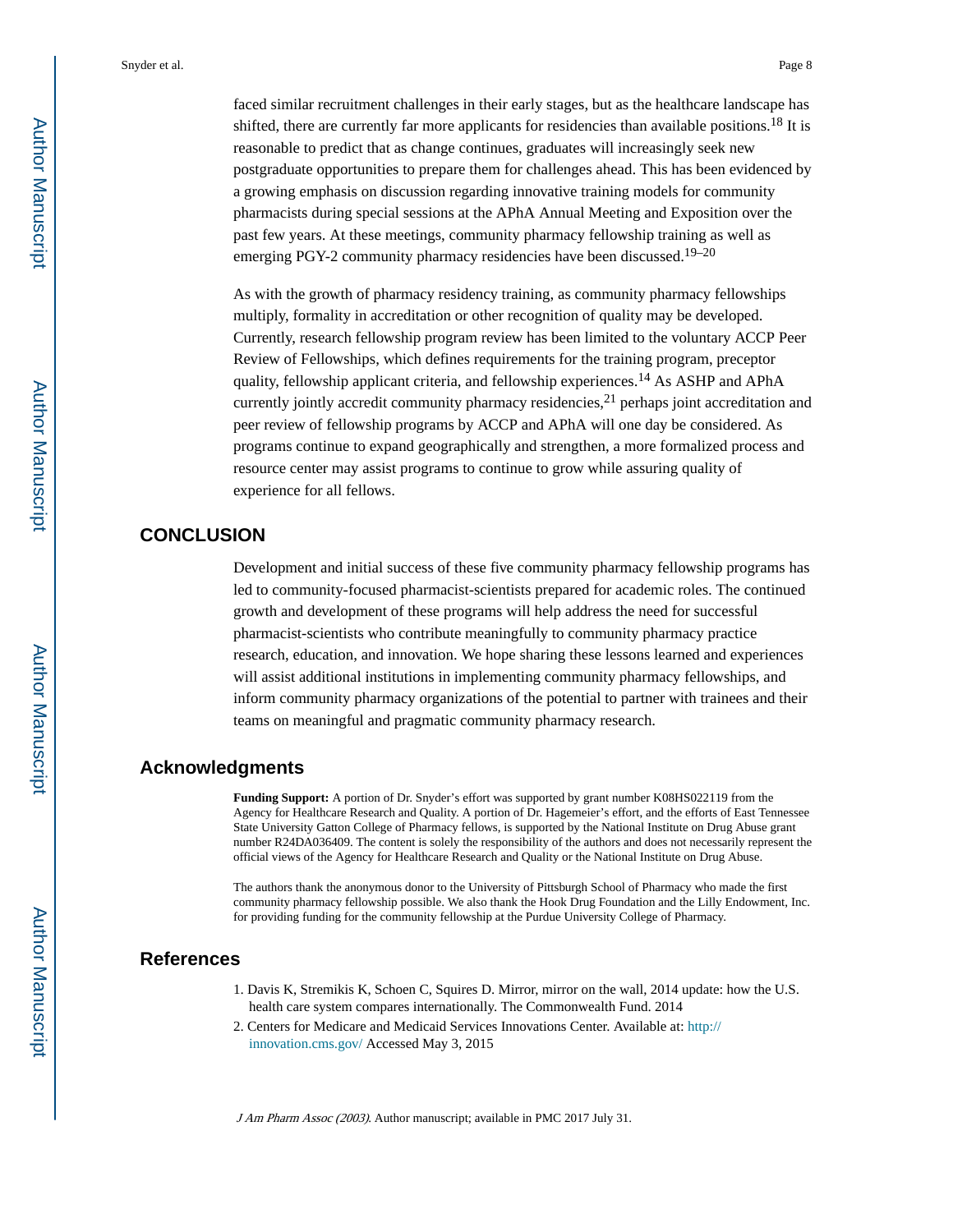- 3. Giberson, S., Yoder, S., Lee, MP. Office of the Chief Pharmacist. U.S. Public Health Service; Dec. 2011 Improving Patient and Health System Outcomes through Advanced Pharmacy Practice. A Report to the U.S. Surgeon General.
- 4. Centers for Medicare and Medicaid Services (CMS) HHS. Medicare program; medicare prescription drug benefit, final rule. Fed Regist. 2005; 70:4193–4585. [PubMed: 15678603]
- 5. Beardsley R, Matzke GR, Rospond R. Factors influencing the pharmacy faculty workforce. Am J Pharm Edu. 2008; 72(2):34.
- 6. Figg WD, Chau CH, Okita R, et al. PharmD pathways to biomedical research: the National Institutes of Health special conference on pharmacy research. Pharmacotherapy. 2008; 28(7):821– 33. [PubMed: 18576897]
- 7. Lee KC, El-Ibiary SY, Hudmon KS. Evaluation of research training and productivity among junior pharmacy practice faculty in the United States. J Pharm Pract. 2010; 23(6):553–559. [PubMed: 21507862]
- 8. Clark CA, Mehta BH, Rodis JL, et al. Assessment of factors influencing community pharmacy residents' pursuit of academic positions. AJPE. 2008; 72(1):03. [PubMed: 18322566]
- 9. Murphy JE, Downhour N. Perceived value and outcomes of residency projects. Am J Health Syst Pharm. 2001; 58:889–895. [PubMed: 11381493]
- 10. Olson KL, Holmes M, Dang C, et al. Publication rates of abstracts presented by pharmacy residents at the Western States Conference. Am J Health Syst Pharm. 2012; 69(1):59–62. [PubMed: 22180554]
- 11. McKelvey RP, Hatton RC, Kimberlin CA. Pharmacy resident project publication rates and study designs from 1981, 1991, 2001. Am J Health Syst Pharm. 2010; 67(10):830–6. [PubMed: 20479106]
- 12. AACP Pharmacy Graduating Student Survey Summary Report 2012. Available at: [http://](http://www.aacp.org/resources/research/institutionalresearch/Documents/2012_GSS_final%20summary%20report_all%20schools_105_with%20charts.pdf) [www.aacp.org/resources/research/institutionalresearch/Documents/2012\\_GSS\\_final%20summary](http://www.aacp.org/resources/research/institutionalresearch/Documents/2012_GSS_final%20summary%20report_all%20schools_105_with%20charts.pdf) [%20report\\_all%20schools\\_105\\_with%20charts.pdf](http://www.aacp.org/resources/research/institutionalresearch/Documents/2012_GSS_final%20summary%20report_all%20schools_105_with%20charts.pdf) Accessed May 3, 2015
- 13. Parker RB, Ellingrod V, DiPiro JT, et al. Preparing clinical pharmacy scientists for careers in clinical/translational research: can we meet the challenge? Pharmacotherapy. 2013; 33(12):e337– 346. [PubMed: 24114730]
- 14. ACCP Guidelines for Clinical Research Fellowship Training. Available at: [https://www.accp.com/](https://www.accp.com/docs/positions/guidelines/pos15.pdf) [docs/positions/guidelines/pos15.pdf](https://www.accp.com/docs/positions/guidelines/pos15.pdf) Accessed May 3, 2015
- 15. Snyder ME, McGivney MS, Smith RB. Establishing a community practice research fellowship. Am J Pharm Educ. 2009; 73(7):126.
- 16. Hagemeier NE, Murawski MM. An instrument to assess subjective task value beliefs regarding the decision to pursue postgraduate training. Am J Pharm Edu. 2014; 78(1):11.
- 17. Lee MW, Clay PG, Kennedy WK, et al. The essential research curriculum for doctor of pharmacy degree programs. Pharmacotherapy. 2010; 30(9):344e–349e.
- 18. Johnson TJ, Teeters JL. Pharmacy residency and the medical training model: is pharmacy at a tipping point? Am J Health Syst Pharm. 2011; 68:1542–9. [PubMed: 21817087]
- 19. Beyond PGY1 Community Pharmacy Residency Training: What's Next?. Discussion forum conducted at APhA Annual Meeting and Exposition; Seattle, WA. 2011.
- 20. Open Forum: PGY2 Community Pharmacy What's Next?. Discussion forum conducted at APhA Annual Meeting and Exposition; San Diego, CA. 2015.
- 21. Accreditation Standard for Postgraduate Year One (PGY-1) Community Pharmacy Residency Programs: Prepared jointly by the American Society of Health-System Pharmacists and the American Pharmacists Association. Available at: [http://www.ashp.org/DocLibrary/Accreditation/](http://www.ashp.org/DocLibrary/Accreditation/ASD-PGY1-Community-Standard.aspx) [ASD-PGY1-Community-Standard.aspx](http://www.ashp.org/DocLibrary/Accreditation/ASD-PGY1-Community-Standard.aspx) Accessed May 3, 2015
- 22. Pennsylvania Pharmacist Care Network. Available at: [http://www.papharmacists.com/general/](http://www.papharmacists.com/general/custom.asp?PPCN_Information) [custom.asp?PPCN\\_Information](http://www.papharmacists.com/general/custom.asp?PPCN_Information) Accessed October 13, 2015
- 23. The Medication Safety Research Network of Indiana (Rx-SafeNet). Available at: [https://](https://www.pharmacy.purdue.edu/rx-safenet/) [www.pharmacy.purdue.edu/rx-safenet/](https://www.pharmacy.purdue.edu/rx-safenet/) Accessed May 3, 2015
- 24. The Center for Medication Safety Advancement. Available at: [https://](https://medsafety.pharmacy.purdue.edu/) [medsafety.pharmacy.purdue.edu/](https://medsafety.pharmacy.purdue.edu/) Accessed October 13, 2015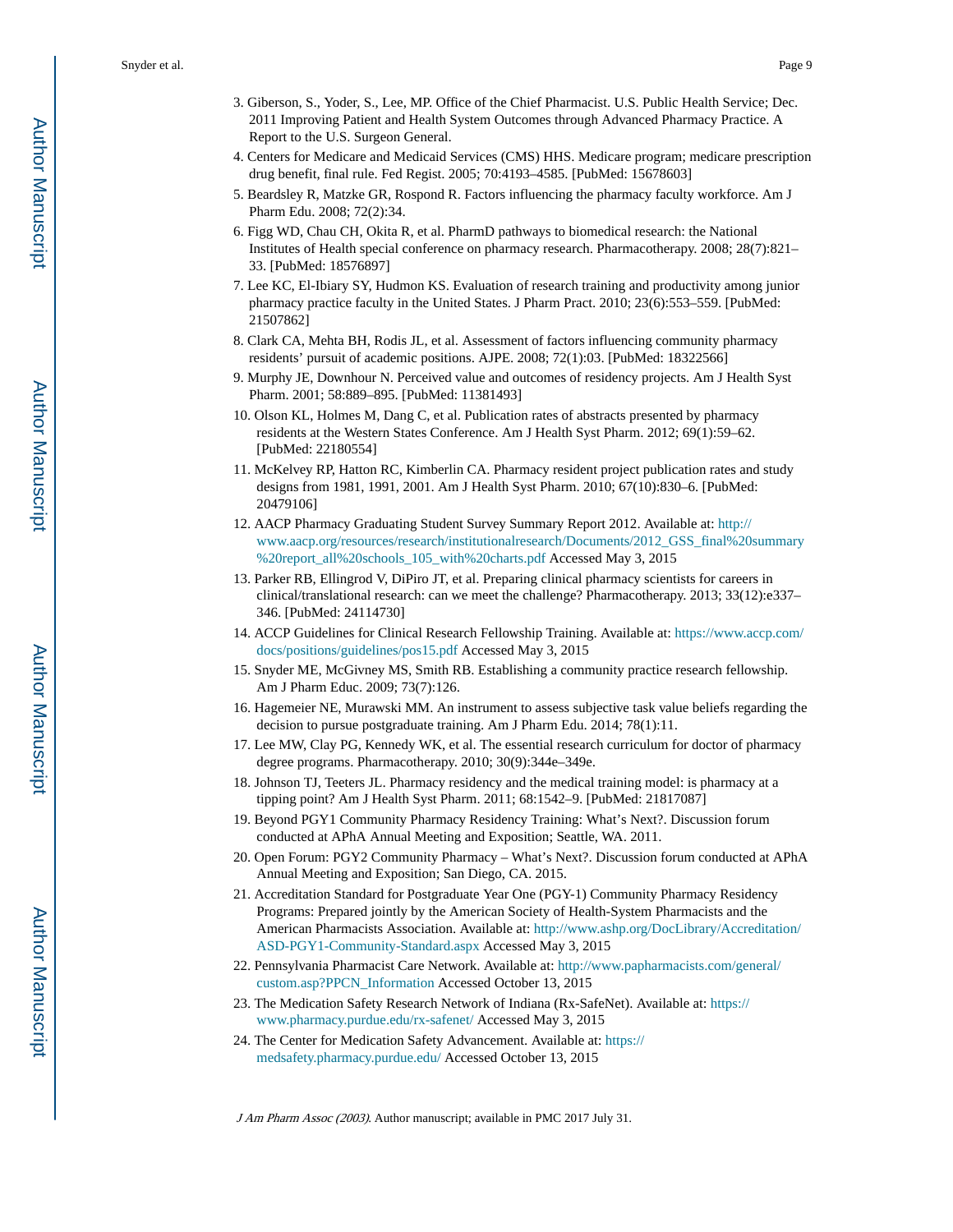- 25. The Indiana Medication Management Partnership. Available at:<https://www.immpservices.com/> Accessed May 3, 2015
- 26. Appalachian Research Network. Available at: <http://www.etsu.edu/com/appnet/> Accessed May 3, 2015
- 27. Rodis JL, Legg JL, Casper KA. Partner for Promotion: an innovative advanced community pharmacy practice experience. Am J Pharm Edu. 2008; 72(6):134.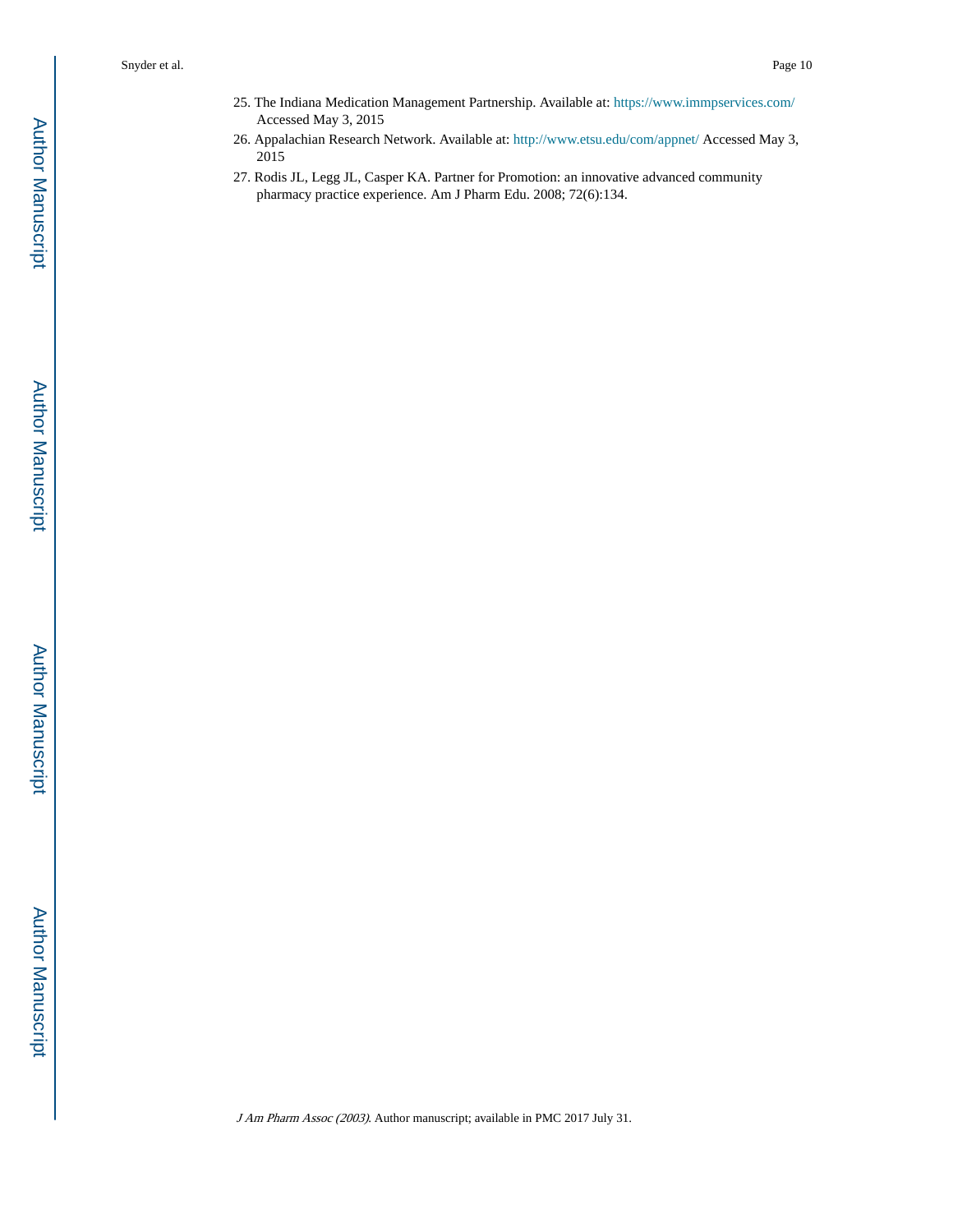#### **KEY POINTS**

#### **What is already known**

- **•** New models of healthcare in the US are on the rise and community pharmacists play increasingly engaged roles in patient care.
- **•** Due to community pharmacists' rapidly expanding engagement in patient care, there is a need for pharmacist-scientists and pharmacy faculty with expertise in community-focused research to advance, replicate and scale pharmacist-provided care in the community.

#### **What the findings add**

- **•** Community pharmacy research fellowships have been established successfully at five academic institutions using common strategies while facing similar challenges.
- **•** Fellowship graduates have been successful in publishing peer-reviewed articles, securing grant funding, and securing faculty positions.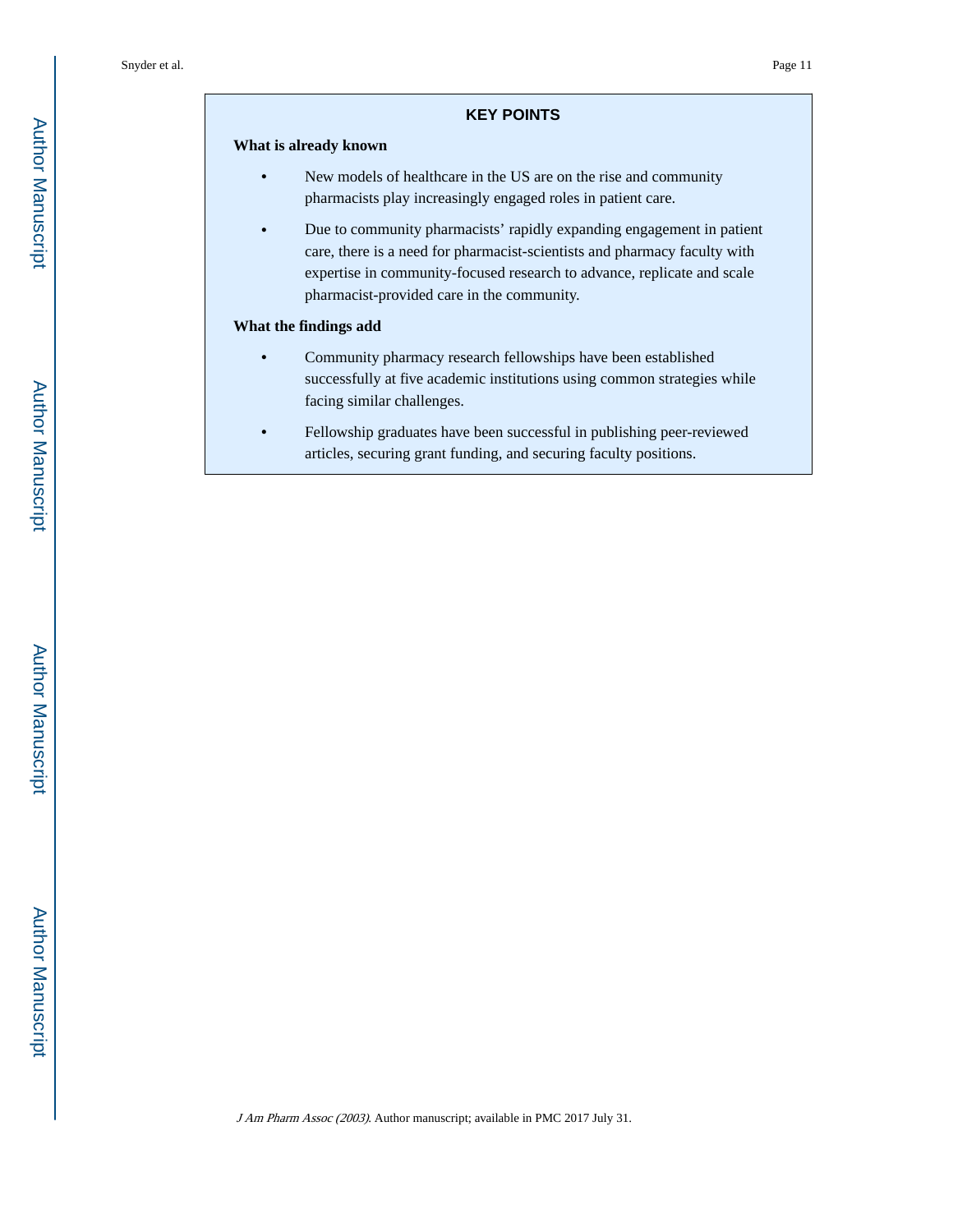**Table 1**

Program Requirements and Structure Program Requirements and Structure

|                                                     | University of Pittsburg                                                                                                                                                                        | Purdue University                                                                                                                                          | East Tennessee State<br>University                                                                                                                                                                                                     | University of North<br>Carolina                                                                                                     | Ohio State University                                                                                                                                                            |
|-----------------------------------------------------|------------------------------------------------------------------------------------------------------------------------------------------------------------------------------------------------|------------------------------------------------------------------------------------------------------------------------------------------------------------|----------------------------------------------------------------------------------------------------------------------------------------------------------------------------------------------------------------------------------------|-------------------------------------------------------------------------------------------------------------------------------------|----------------------------------------------------------------------------------------------------------------------------------------------------------------------------------|
| Year started                                        | 2007                                                                                                                                                                                           | 2010                                                                                                                                                       | 2014                                                                                                                                                                                                                                   | 2014                                                                                                                                | 2015                                                                                                                                                                             |
| Program length                                      | 2 years                                                                                                                                                                                        | 2 years                                                                                                                                                    | 2-3 years                                                                                                                                                                                                                              | 2 years                                                                                                                             | 2 years                                                                                                                                                                          |
| Number of positions<br>available                    |                                                                                                                                                                                                | 2 <sup>a</sup>                                                                                                                                             | q <sub>2</sub>                                                                                                                                                                                                                         |                                                                                                                                     |                                                                                                                                                                                  |
| <b>ACCP</b> peer-reviewed                           | $No^{\mathcal{C}}$                                                                                                                                                                             | Yes                                                                                                                                                        | $N_0{}^C$                                                                                                                                                                                                                              | $\mathsf{No}^\mathcal{C}$                                                                                                           | $N_0{}^C$                                                                                                                                                                        |
| roles of supervisory staff<br>Preceptors/directors/ | fellowship council comprised of<br>research faculty; 1 clinical patient care<br>2 co-directors oversee main research<br>projects and overall experience;<br>mentors<br>preceptor; 1-2 teaching | activities and serves as primary<br>research mentor; 2 patient care<br>1 director oversees day-to-day<br>mentors; additional mentors<br>selected by fellow | preceptors oversee practice<br>portion; additional key<br>personnel from NIH grant<br>research and graduate level<br>and Academic Health<br>Science Center faculty<br>training; 2 community<br>1 director oversees<br>serve as mentors | and serves as primary<br>day-to-day activities<br>director oversees<br>additional mentors<br>selected by fellow<br>research mentor; | activities and serves as primary<br>research mentor; 1 patient care<br>1 director oversees day-to-day<br>preceptor; 1 teaching mentor;<br>advisory group for research<br>support |
| PGY-1 required                                      | Yes                                                                                                                                                                                            | Yes                                                                                                                                                        | Preferred                                                                                                                                                                                                                              | Yes                                                                                                                                 | Yes                                                                                                                                                                              |
| Funding                                             | Sustained alumni endowment                                                                                                                                                                     | Endowed grants from the Hook<br>Drug Foundation and Lilly<br>Endowment, Inc.                                                                               | 75% college supported;<br>25% grant supported (NIH/<br>NIDA R24 DA036409)                                                                                                                                                              | supported; 50% grant<br>50% college<br>supported                                                                                    | community-focused endowments<br>College supported through                                                                                                                        |
| ocitions requited each wear (innicrisanior fellow)  |                                                                                                                                                                                                |                                                                                                                                                            |                                                                                                                                                                                                                                        |                                                                                                                                     |                                                                                                                                                                                  |

/semor fellow) Positions recruited each year (junior/senior fellow) recruited each year (junior a

J Am Pharm Assoc (2003). Author manuscript; available in PMC 2017 July 31.

 $b_{\rm Dositions}$  recruited every two years (progress in same class) Positions recruited every two years (progress in same class)

 $c_{\mbox{\footnotesize{Plan}}}$  to pursue peer review by ACCP Plan to pursue peer review by ACCP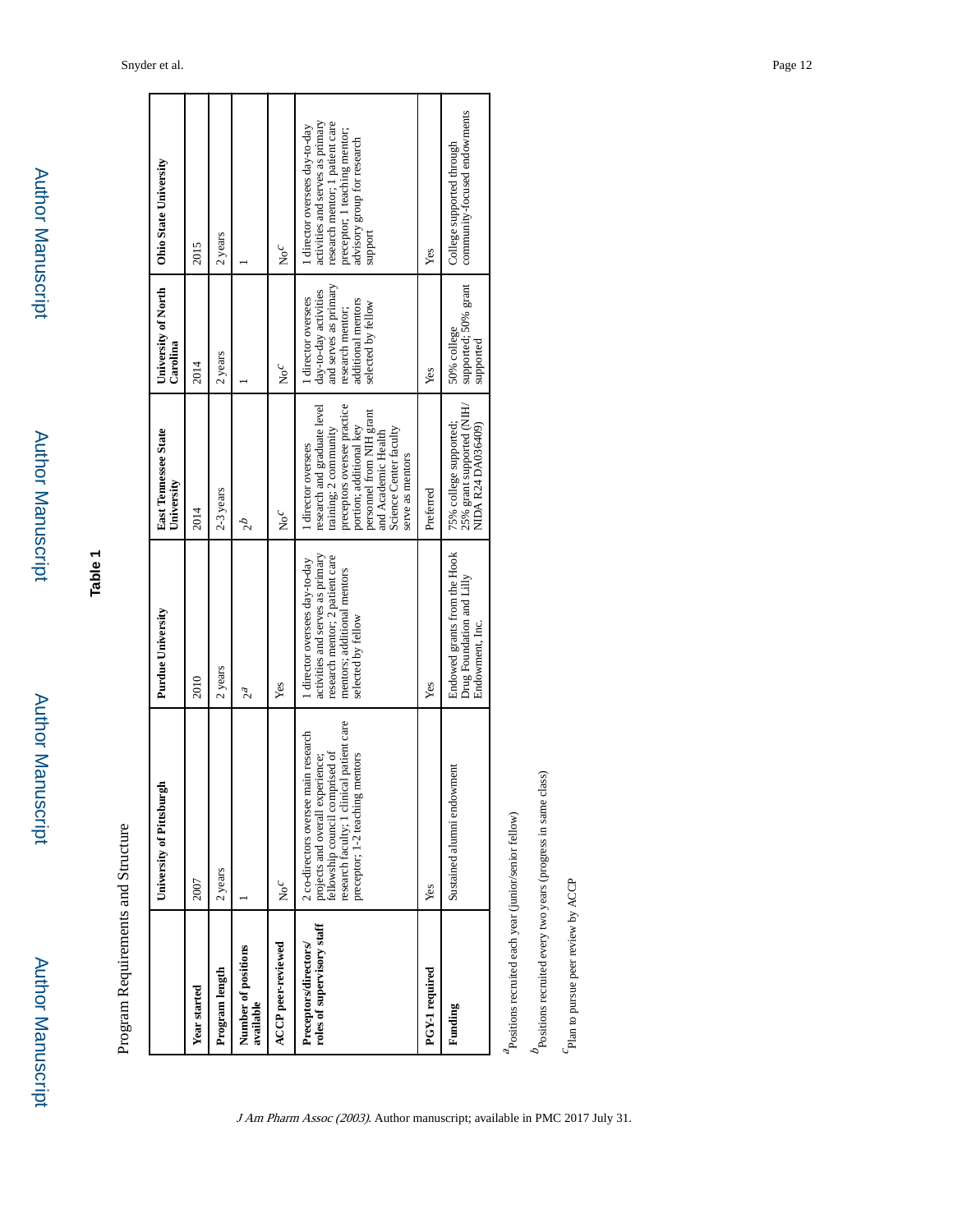| i<br>į      |
|-------------|
| i<br>ī      |
| į<br>j<br>į |
| ï           |

# **Table 2**

Program Key Features Program Key Features

|                                                | urgh<br>University of Pittsby                                                                                                                                                    | <b>Purdue University</b>                                                                                                                                                                                   | <b>East Tennessee State</b><br>University                                                                                                                               | University of North<br>Carolina                                                                                                                                      | <b>Ohio State University</b>                                                                                     |
|------------------------------------------------|----------------------------------------------------------------------------------------------------------------------------------------------------------------------------------|------------------------------------------------------------------------------------------------------------------------------------------------------------------------------------------------------------|-------------------------------------------------------------------------------------------------------------------------------------------------------------------------|----------------------------------------------------------------------------------------------------------------------------------------------------------------------|------------------------------------------------------------------------------------------------------------------|
| <b>Teaching certificate</b><br>program offered | Yes                                                                                                                                                                              | Yes                                                                                                                                                                                                        | Yes                                                                                                                                                                     | Yes                                                                                                                                                                  | Yes                                                                                                              |
| Patient care opportunities                     | outpatient pharmacist patient care<br>Spends 1/2 day per week in an<br>practice                                                                                                  | community pharmacy resident<br>care settings 1 day per week.<br>in community/ambulatory<br>Works with PGY-1                                                                                                | setting alternating between<br>Work in a charitable clinic<br>approximately 1/2 day per<br>staffing and patient care<br>community pharmacy<br>responsibilities;<br>week | volunteers at underserved<br>patient care activities in<br>medical clinic; flexible<br>pharmacists through<br>various settings and<br>Works with student<br>schedule | an outpatient pharmacist patient<br>Spends 1/2 to 1 day per week in<br>care practice                             |
| Partner resources and<br>initiatives           | program and related faculty, family<br>medicine residency program and<br>Community pharmacy residency<br>related faculty, Pennsylvania<br>Pharmacists Care Network <sup>22</sup> | pharmacy PBRN, <sup>23</sup> Center for<br>Five affiliated community<br>Advancement, <sup>24</sup> MTM<br>programs, community<br>pharmacy residency<br>practice network <sup>25</sup><br>Medication Safety | NIDA Diversity-promoting<br>DIDARP) Award#: R24<br>AppNET PBRN, <sup>26</sup> NIH/<br>Institutions Drug Abuse<br>Research Program<br>DA036409.                          | related faculty, Center for<br>Medication Optimization<br>residency program, and<br>Community pharmacy<br>through Practice and<br>Policy                             | Community Care, Partner for<br>residency program, MS in<br>Community pharmacy<br>Promotion program <sup>21</sup> |